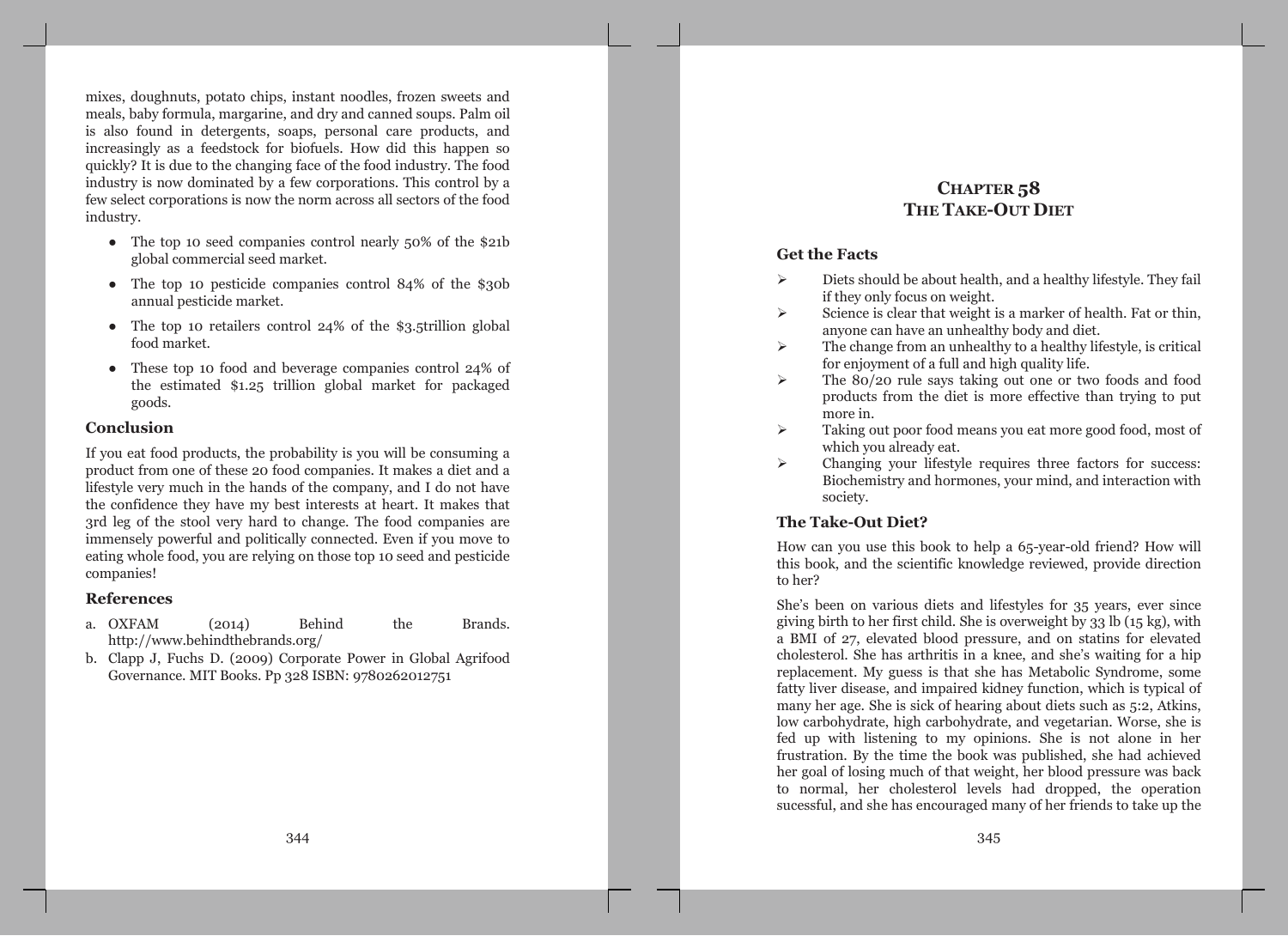Take-Out Diet. She has said she has found it so easy just to focus on a few simple strategies and recognizes this is a lifestyle change that people often talk about, but cannot define. She enjoys this new lifestyle, and is looking to maintain it not for 1 year, but the rest of her life.

Science is not contradictory. The quote at the start of my book was "Half of what we know is wrong, the purpose of science is to determine which half." Science has delivered, and there are good clear practical strategies for her, and for millions of others. Policymakers may not have caught up with science, nor have entrenched stakeholders such as food company oligopolies, drug companies, or "snake oil peddlers." The Science is unambiguous for her, for me, and for you.

- Improvement in diet will led to improvement in health. A good diet will reduce risk factors for cardiovascular disease, cancer, and arthritis. It can eliminate Metabolic Syndrome and a host of autoimmune diseases.
- Some chronic illness risks can be reduced by  $5$  times within 12 weeks and reduced by more than 100 times for some illnesses within a year.
- Changes in diet will lead to weight reduction, and a low carbohydrate diet is better than most others.
- A weight reduction of 15% of body mass is achievable and sustainable for the rest of your life.
- Associated weight reduction markedly improves recovery from joint operations or any other surgical procedures.
- A good diet gives practical risk mitigation for dementia by orders of magnitude with an increased quality of life, not only for the next few years, but right through your "twilight" years.

Sound fanciful? Science says it is both achievable and conservative. Change Management on the other hand says that planned processes are required. Appropriate Change Management can lead to "lifestyle" changes." I believe with specific changes for the first 20 days and then practicing those skills for a further nine weeks will achieve the outcome you want. These life changing first 20 days require only six steps and are in the context of my three-legged stool. These 6 steps address the biochemistry and hormones issues (reduce fructose and

low simple carbohydrate consumption), help the brain and mind (calorie count, food sacrifice), and help internal and external social and behaviours (5:2 diet).



Figure 65 The Three-Legged Stool of the Take-Out Diet

Science is unambiguous when it tells us that a "single" approach to a diet fails. However science provides evidence of what solutions work, and for long term success you probably have to do all of the following six steps. Not one or two or three  $-$  all six. If you feel you cannot make the changes, do not start this process or any diet. Clear goals and outcomes are critical for Change Management and while the most important goal is good health, weight and self-worth are essential parts of these steps.

Throughout the book the phrase "take-out diet" is used because bad foods, and food products, have increasingly entered Western diets, and these demonstrably damage our health and disrupt our appetite. It's time to take them out!

Removing them is much simpler than trying to add more food products or developing new drugs. "Take-out" may have connotations of loss and deprivation, and maybe a better phrase is "replace and upsize" foods that you already eat. The take-out phrase is to emphasise that these are pro-active changes first and foremost. You won't have to find new foods - you will already have foods that are perfectly fine and enjoyable.

If you like chicken and chicken skin, but previously you took the skin off because you thought the skin was fattening, then eat the chicken skin. But don't eat the bun. If you cut the fat off the steak – don't. If vou like eggs, eat more. If you eat beans and legumes, please stop gassing your friends. (It may be good for your microbiome!) If,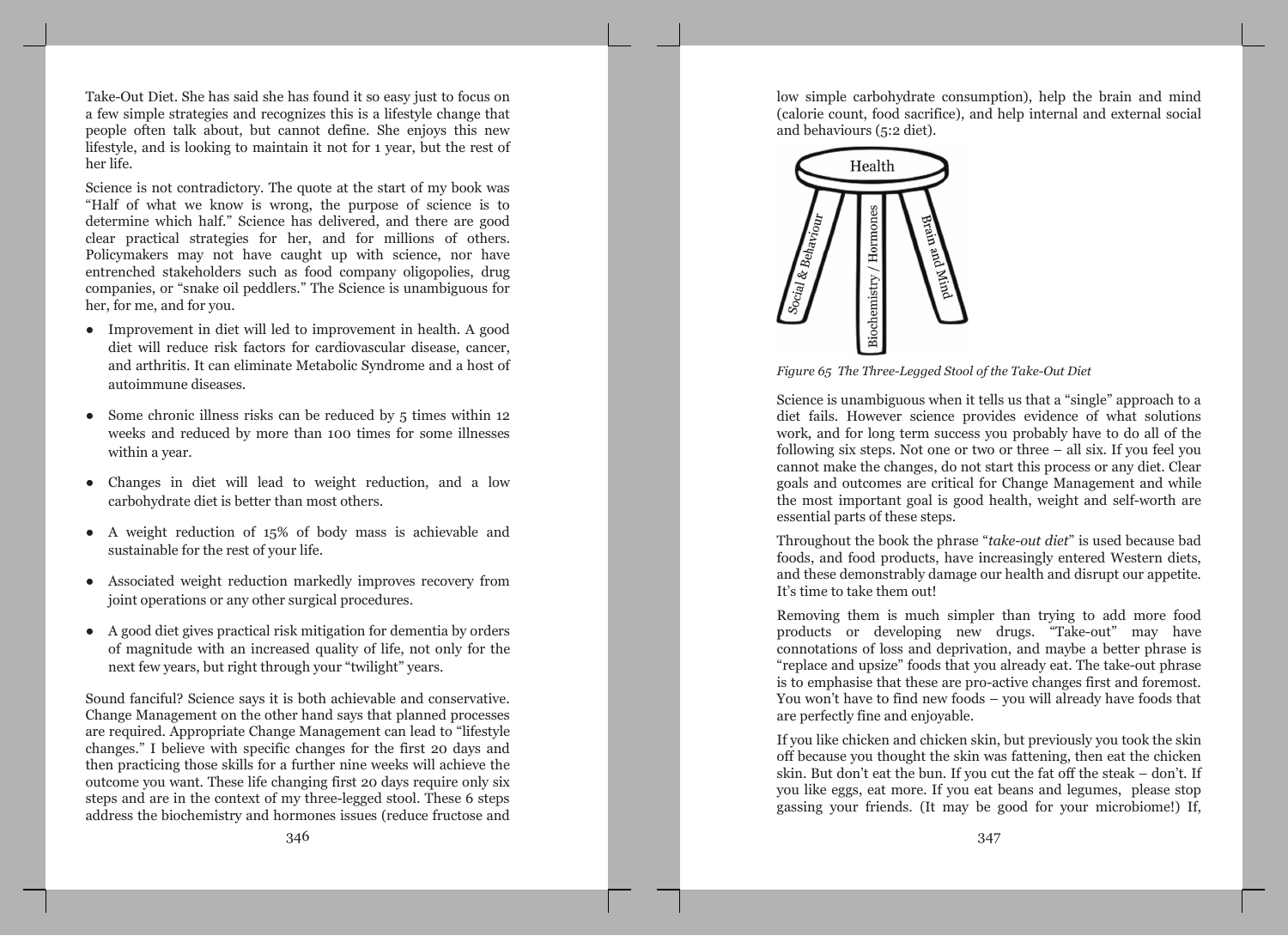however, you mistook "Take-Out" to mean the drive-thru window at your favourite fast food emporium, you were mistaken. The drivethru window is where good health goes to die.

These are the six steps for anyone who is contemplating a change and it is for an initial 20 day period.

## 1. Take-out fructose from your diet.

Fructose is part of added sugar so that will mean changing what you eat by eating more whole food. You do need to read the nutrition labels of food products because sweeteners are used in nearly every manufactured/package food. Avoid anything that is more than 3% sugar  $(3 \text{ g per 100 g})$ ; no more than two pieces of fruit per day, no fruit drinks, no SSBs, no product with "Lite" in its name, no product with a Heart Foundation Tick, and many food products that say "healthy," The upside when you remove fructose, you can eat more of your other favourite foods. These ones will have neither fructose nor simple carbohydrates in them. (NB. The Tick is current policy and could change for the better, sometime, I hope.). Generally, you will have to eat and cook whole food, not food products.

## 2. Take-out simple carbohydrates.

To manage your glucose levels and avoid insulin spikes, move to a low simple carbohydrate diet. Complex carbohydrates are fine. That means avoiding any food product that is made with flour or rice, potato, and yams. Imagine an Atkins, South Beach, or Paleo type diet without some of the rigidity of those diets.

## 3. Take-out a calorie counter.

To help take-out your low sacrifice foods and to get some baseline measures of your diet use a calorie counter. For at least two weeks record everything you eat and drink using a calorie counter app. Everything! Be obsessive! Buy, and then use a set of small kitchen scales. These tools help understand portion size, and help you avoid increasing consumption of high density calorie nuts and fat products. These high density foods can undo any calorie reduction and you need weight loss for a win as part of the Change Management process. Adjust your portion size to your appetite. You do not need to continue to count calories, providing that you have re-adjusted your lifestyle. As part of this process of understanding what you eat, and for long-term change, take-out "low sacrifice high calorie" foods. Prepare your personal food sacrifice list to ensure that you do not try to eliminate your "high value sacrifice foods" and develop some new tactics to ensure you do not have "Last supper,"

"What the Hell," or "Deprivation" moments. By avoiding the minibinges that follow from these moments, you avoid the failure to meet weight reduction targets. Work out a tactic to "have your cake and eat it."

#### 4. Take-out some food for two days a week.

For 12 weeks, do a 5:2 diet (consume only 25% of daily calories for only two days a week). Do eat as much as you feel you have to on the days you eat normally and do not try to manage the hunger over the first four weeks with calorie restriction on normal days. It is essential you don't feel hungry and so eat more of your favourite healthy foods. If you continue to eat simple carbohydrates you will fell hungrier, which is why a low carbohydrate diet works well with a 5:2 diet. Low carbohydrate diets dampen your appetite with the higher levels of protein and fat. Do not have the two days of calorie restriction on consecutive days (for example Saturday and Sunday). This limited amount of fasting does three things:

- It provides for a decent calorie reduction over a week. It helps avoid the guilt of failure (because you will undoubtedly experience success), and helps offset any mini-binges that will occur as you learn new tactics.
- It retrains the mind and body that hunger is okay. You are not starving. The behaviour of snacking or eating five meals a day changes to eating one to three instead.
- It re-educates you as to what are good food choices. If you want to continue this after 12 weeks – fine. It is a smart tactic for long-term health and provides flexibility to manage our modern social behaviour with its eating out lifestyle. There are other tactics which may work, but retraining the brain improvement is a compelling change gain.

# 5. Take-Out Sitting Down.

Don't try to exercise more; just try to do less sitting. Sit for no more than 20 minutes at a time and then stand up and walk to another room and back. Minor exercise is still better than sitting. Increasing exercise for health is important long-term, but don't try to increase exercise in these first 12 weeks.

## 6. Take-out polyunsaturated oils.

Seed oils contain high levels of poly unsaturated fatty acids and these oils increase your health risks. No canola, no safflower, sunflower, rice bran, or sesame oils. None. Swap these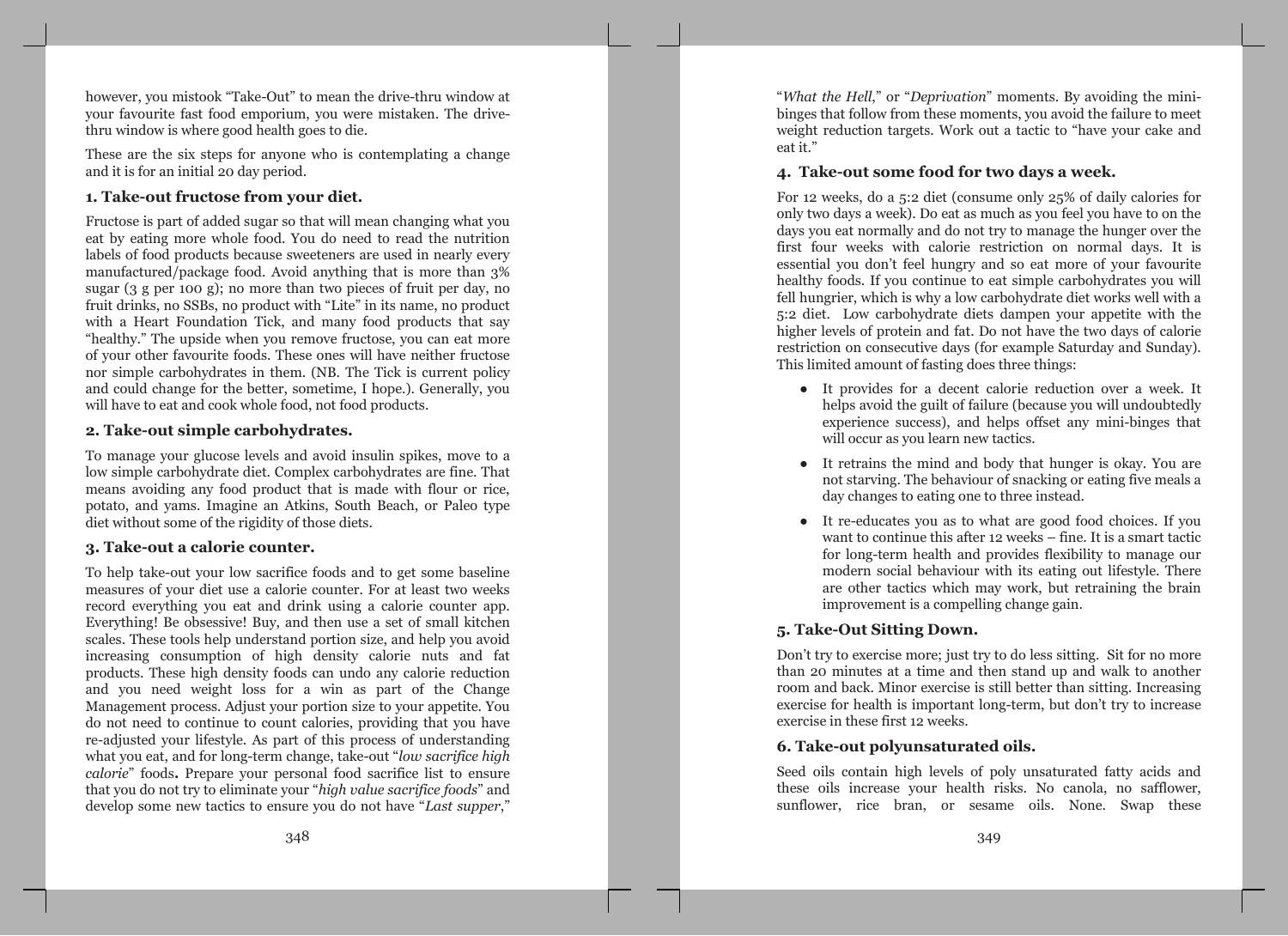polyunsaturated fats with fats from animals and plants, such as butter, olive oil, or coconut oil.

#### **Keep Changes Minimal.**

Many other tactics make little or no difference, and will distract you from the changes you are making. So don't exercise any more than you currently do; stop taking any vitamins and supplements, don't get hung up on Omega-3, and you don't switch to organic, Paleo, Weight Watchers or any other strategy. Don't change any prescription medication. Leave that for after this 12 week period and only in consultation with a knowledgeable medical professional. Go as hard and fast as you can on this weight reduction – the faster you lose weight, the more likely this will continue. The rewards are to do with your beauty, self-worth and motivation factors rather than just the health benefits. The more reasons to change, the more changes becomes cemented into behaviour. Success builds upon success.

#### **Take-Out For Success**

At 20 days, review and assess which of these changes need more practice. Why 20 days?

- Fructose and simple refined carbohydrates appear to be addictive.
- Sugar cravings will have passed.
- With three weeks of  $5:2$  and keeping food intake on the normal days to TDE, you will have lost about 7 lb (3 kg) and that should measurable, satisfying, and rewarding. If minibinges have crept in, the weight loss might be lower, but equally, your weight loss may be more if you are male, do a lot of exercise, or have truly restricted calories.

The key issue is to assess how these changes suit your lifestyle. If you like the lifestyle, continue for the balance of the 12 weeks. Remove the words "guilt", "bad" foods, and replace them with "smart" choices." You will feel smart eating an apple instead of drinking apple juice. As with quitting smoking, if the program becomes too hard or too much of a change, stop. Take the skills learned, and then try again when your mind is in the right space. It is up to you to "manage" the Change Management process and everyone comes from a different space. The 3<sup>rd</sup> leg of the stool, the social environment you live in. It may present the most difficulties. Everyone will use different smart tactics to get around those challenges. You can't change the whole world, but you can change one or two things around you.

At the end of 12 weeks, a weight loss of 20 to  $35 \text{ lb}$  (8 to  $15 \text{ kg}$ ) is likely. More importantly, many of the internal, unseen health benefits will have already happened, and the liver, kidney, heart, pancreas, thyroid, and microbiome will be forever grateful. Good luck. The next phase is practicing these new found lifestyle skills, so in 6 months, 2 years, 5 years you are still in that lifestyle and have better health outcomes.

It has been a rewarding effort for me to research this book. I could have spent many more years in researching information about health and wellbeing, but would I have met my criteria of the 80/20 principles? How much knowledge do I really need to make a change?

I am now 30 lb (14 kg) lighter, and my waist is now less than half my height. I am clearer on the science and am able to protect myself for the next 60 years. All the metabolic data is looking good for me. This effort has been priceless. I've managed 2 years, and know that this lifestyle is sustainable for life through everyday living, parties, family events, and travel. My hope is that it is for you as well.